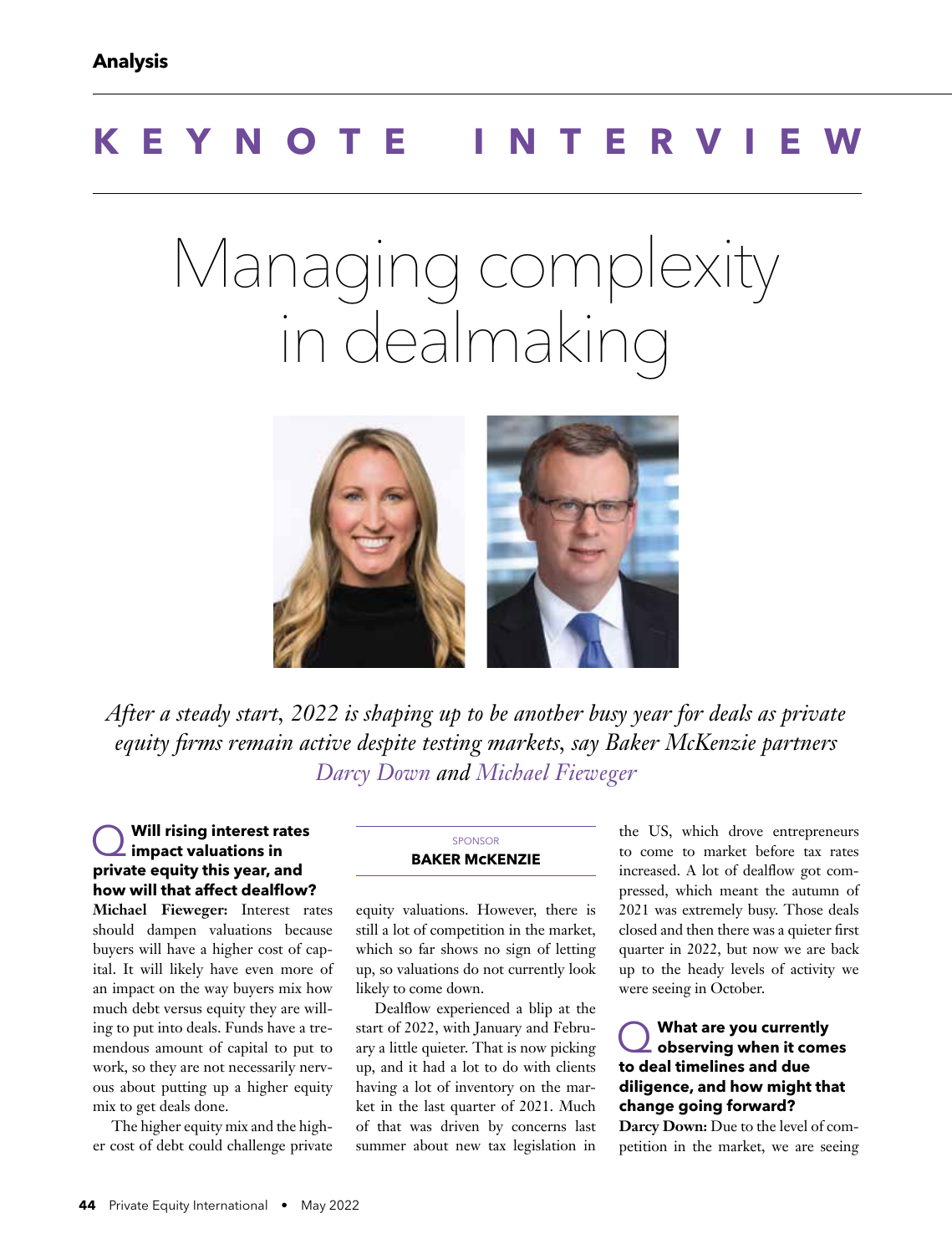**Analysis**

firms becoming more selective about the deals they are choosing to pursue. They are taking more time upfront on knowledge gathering and selection because, once they jump, they have to move quickly.

For the big sellers, there are still significantly compressed deal timelines, and buyers are taking a bit more risk, having put more work into upfront deal selection.

For mid-market and family sellers, the process moves quickly until exclusivity is agreed, but may stall in the diligence and negotiating phase, as sellers try to balance the deal process and their day jobs. Many sellers find that a challenge.

**MF:** Almost everyone is now adopting the private equity stance of wanting a walkaway deal, including strategics and family-owned businesses. They are putting forward compressed timelines on auction processes and saying they will pick a buyer and give them a matter of days to sign an agreement. Yet most sellers, as Darcy says, are not prepared to address the needs of buyers in order to transact on such a rapid timeline.

That is something sellers need to be aware of if they are going to ask for a walkaway deal. The buyer also needs to get comfortable with the target and will need to complete detailed due diligence to satisfy their lenders and representations and warranties insurer. Buyers are not going to commit the time, resources and money to complete the type of diligence necessary to accept a walkaway deal unless they know they have a deal to be done.

As a result, sellers press an unrealistic time frame, buyers hold back until they have exclusivity, and what begins as perhaps three days of exclusivity, stretches into weeks while the sellers respond to the diligence requests. As such, sellers would be better served to spend time up front to make sure that bidders have access to accurate and complete data well ahead of beginning



# Q **What are the latest developments around representations and warranties insurance?**

**DD:** We are seeing buyers taking out RWI and nothing else, with limited exceptions. That cost is fairly significant – we are seeing rates at 4-5 percent of incurred risk compared to 2-2.5 percent a year ago. There is more pressure on sellers to split that cost, but so far they are refusing.

**MF:** The negotiation of the RWI policies has become a lot more protracted, due to supply and demand. Demand has gone up significantly because of the increased volume of deals and the market push to use RWI as the only recourse. There is also a supply shortage as many insurers are not willing to take on more risk in this segment. We have noticed that the brokers are having a hard time getting insurers to provide quotes. The underwriters are expanding and broadening exclusion lists on their RWI policies. As a result of the increased cost and shrinking coverage, we have noted that a few of our private equity fund clients have chosen to forego RWI policies, even in the walkaway deal setting, essentially self-insuring the deals. I expect we will see more of that. Why pay RWI at 4-5 percent when you are doing the due diligence and have the capital to support the risk? That may not be a solution for the mid-market but for the mega-funds it makes sense.

*"Almost everyone is now adopting the private equity stance of wanting a walkaway deal, including strategics and familyowned businesses"*

#### **MICHAEL FIEWEGER**

their processes and working to update that data throughout the process.

## Q **What types of deals do you expect to be most active across the private equity landscape this year?**

**DD:** We have been seeing a lot of carve-out transactions and we expect more. The strategics are out there restructuring their portfolios, going back to their core services and addressing antitrust concerns in sectors such as tech and pharmaceuticals. We are also seeing consumer goods deals where businesses are looking to get into higher margins and new markets